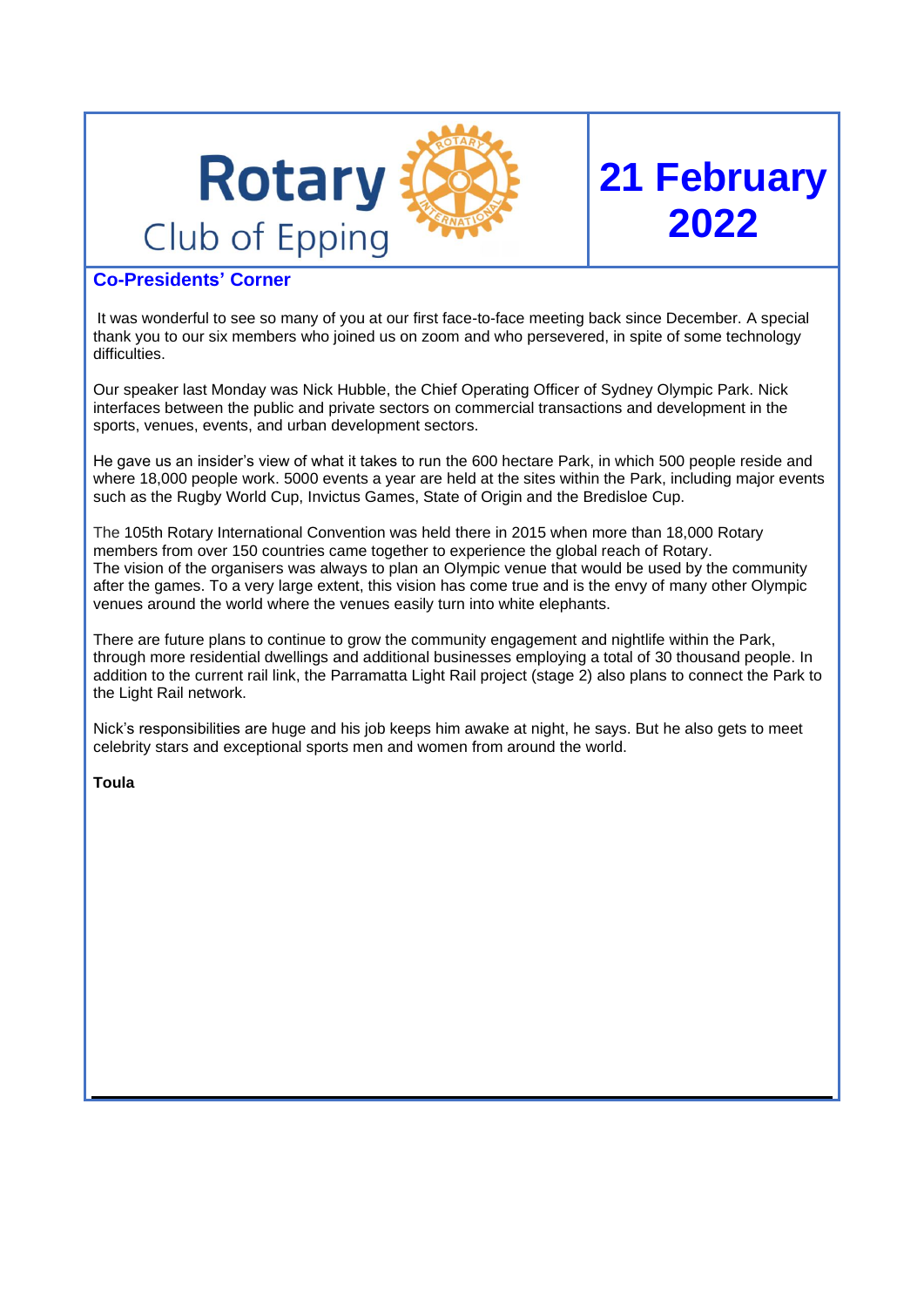# **Next Monday**

# **Joint Meeting**

We are delighted to have a joint meeting with the West Pennant Hills/Cherrybrook Rotary Club on Monday. 22 members and partners of their club will join us to hear our guest speaker, Ron Edwards.



**Rob Edwards** is a highly regarded motivational speaker and a member of the Rotary Club of Corrimal in Wollongong.

Rob has a long history of significant philanthropic initiatives that resulted in an Order of Australia Medal in 2020. His accomplishments include the following:

- $\circ$  He took a year out with a group of 20 to develop and implement a wilderness-based rehabilitation program for young offenders.
- o He founded and manages Its Time [Foundation](https://iitime.org/) that replaces diesel power with solar in remote island schools.
- o He developed the Plastic Free [Oceans](https://plasticfreeoceans.org/) social media platform.
- o He also established a Women's Health and [Resilience](http://healthyresilient.com/) program, bringing well-being education to women in remote areas of Fiji.

He will be talking to us about sustainability, fundraising and the work of It's Time Foundation. Join us at what promises to be a great evening!

## **Events Update**

| 2022 Club Program                 |                                                                                                         |                          |                                     |
|-----------------------------------|---------------------------------------------------------------------------------------------------------|--------------------------|-------------------------------------|
| <b>Date</b>                       | <b>Speaker</b>                                                                                          | <b>Topic</b>             | <b>Location</b>                     |
| Saturday,<br>February 26,<br>2022 | Paramatta Walk                                                                                          | <b>Trevor Organising</b> | Paramatta                           |
| Monday,<br>February 28,<br>2022   | Rob Edwards<br>It's Time Foundation<br>Joint Meeting with West Pennant<br>Hills/Cherrybrook Rotary Club | Sustainability           | <b>Epping Hotel</b><br>Face-to-Face |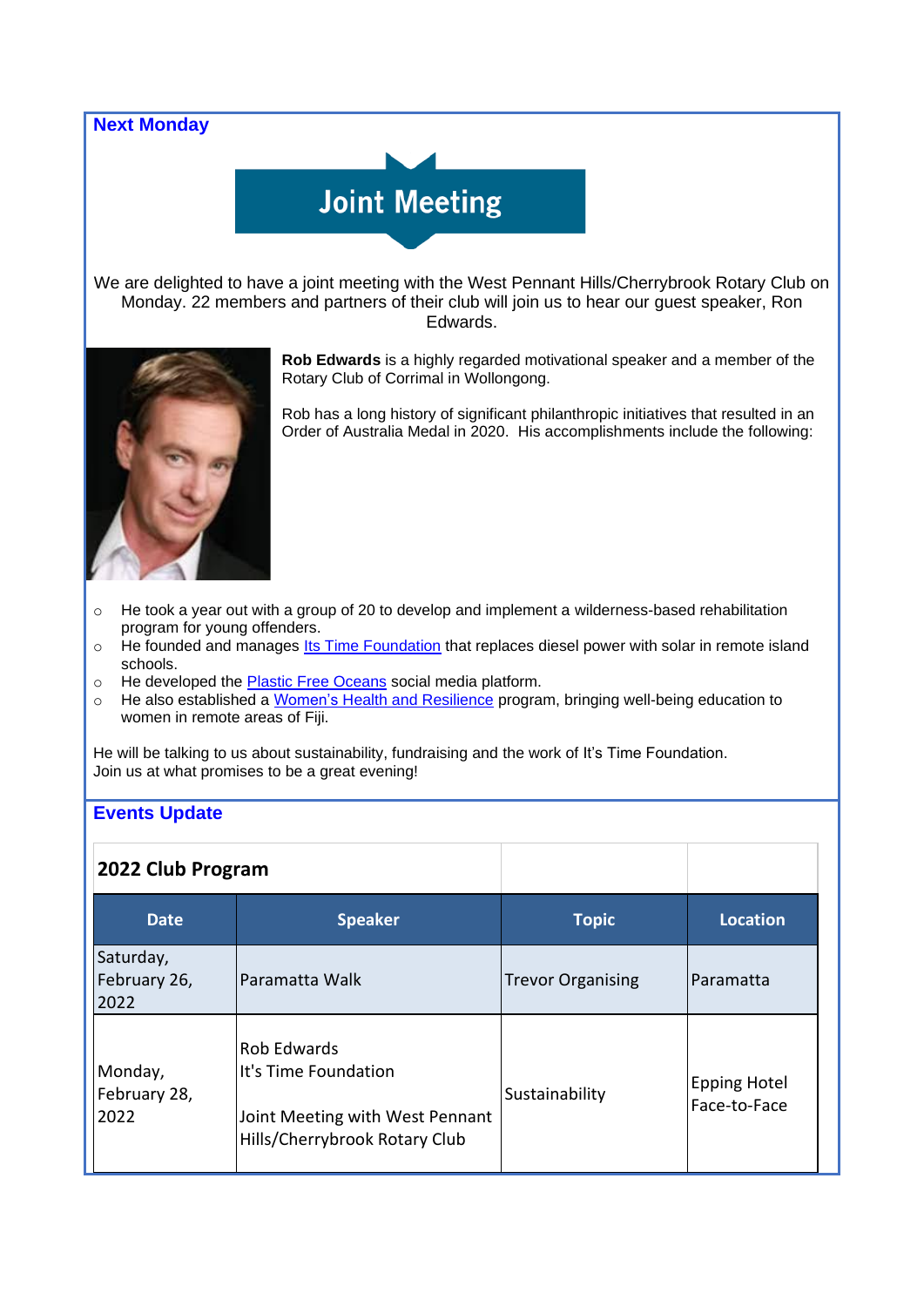| Monday, March<br>07, 2022   | Youth Night                | Celebration of Youth                                  | Epping Club<br>Face-to-face         |
|-----------------------------|----------------------------|-------------------------------------------------------|-------------------------------------|
| Monday, March<br>14, 2022   | Dr. Mayada Kayali          | President, Women's<br>International Club,<br>Canberra | <b>Epping Hotel</b><br>Face-to-Face |
| Saturday, March<br>19, 2022 | <b>District Conference</b> | District 9685                                         | <b>Rooty Hill RSL</b>               |

Note to members – The raffle jackpot is \$656.60

# **You are Invited - Paramatta Walk – 26 February**

in fact, all Rotarians and their friends and families are invited.to participate in a leisurely walk through the Parramatta area. You will enjoy the exercise, the camaraderie of fellow Rotarians and see a little of the history of the Colony's Second Settlement.

**When?** Saturday 26th February

**Meet** outside the Darcy Street entrance to Parramatta Station at 9.30am OR

**Mee**t outside the Tudor Gate of Parramatta Park (corner O'Connell and George Streets) at 11.15am. This is where we will be having morning tea.

**Bring** a sandwich, snacks and a drink for lunch in Parramatta Park.

**Finish** back at Parramatta Station 1.30pm with an optional extension to visit Australia's oldest (European) grave.

**Getting there**. By train is the easiest. Parking is tricky. Parramatta Park is always available but limited to  $1 - 3$  hours.

PLEASE Email me on [temcalister@optusnet.com.au](mailto:temcalister@optusnet.com.au) or text me on 0449 126 896 if you are intending to come along (morning or afternoon or both). This is important as I need to be able to advise you of any lastminute changes to the arrangements.

**Thank you, Trevor**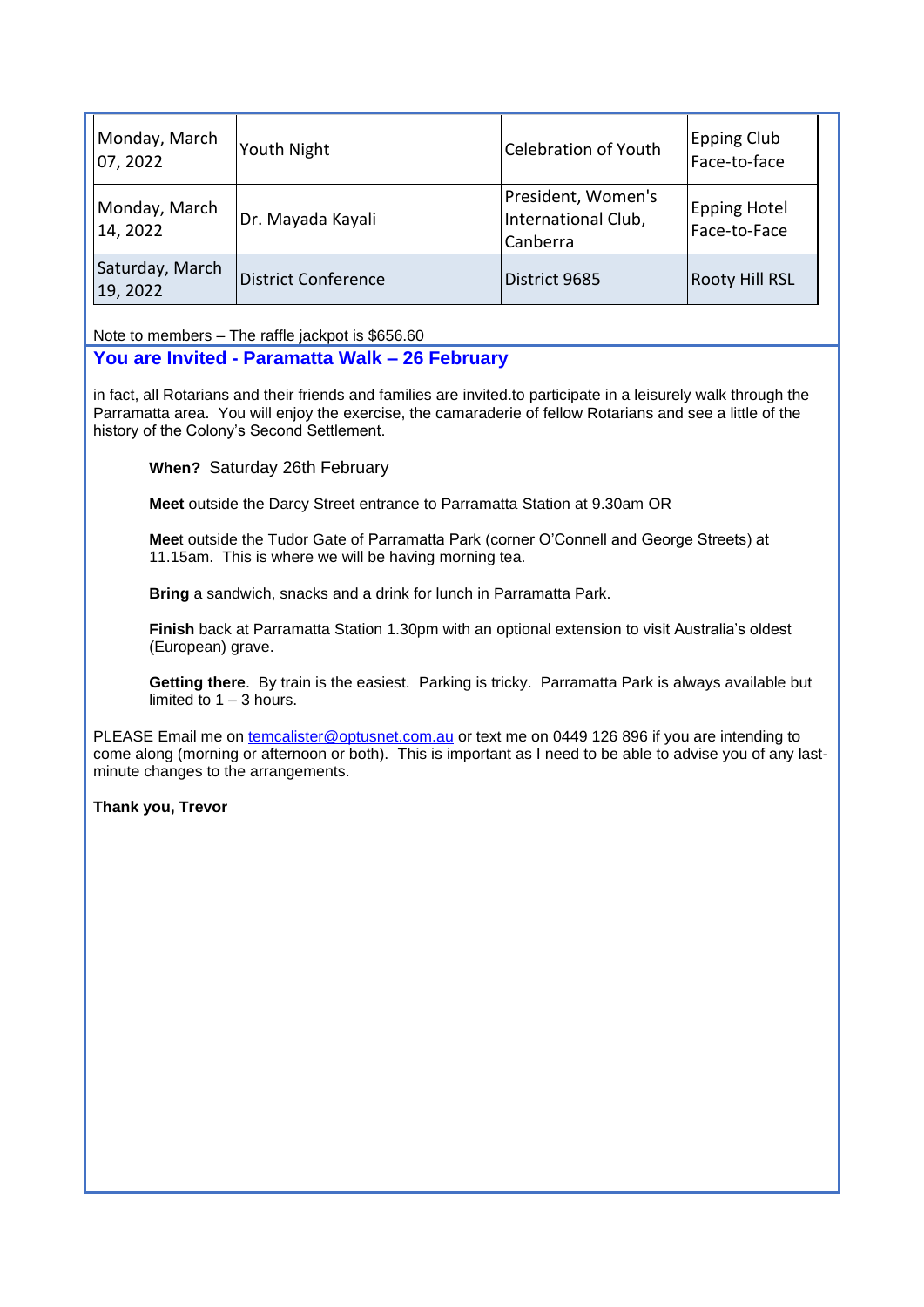# **Epping Rotary Board 22-23**

It is with pleasure that we announce the Board of 2022/2033, as confirmed by the AGM. A huge congratulations to Bruce Jacob, who has put his hand up to lead our club for the fourth time as president.



#### Role Name President Bruce Jacob Immediate Past Presidents Toula Serna & Narelle Barker President Elect TRD Club Service Director Toula Serna Deretta Andrews Secretary Treasurer John Corney **Community Service Director** Peter Garrard **Youth Service Director Bruce Jacob** Anne Robinson International Service Director John Corney Rotary Foundation Monica Saville **Vocational Service Director** Alex Thomas Membership Director John Fenessy Corporate Relations Betty Ockerlander

# BOARD MEMBERS 2022 2023

## **OAM – Congratulation Narelle & David**

In the Queen's Birthday Honours June 2021, Epping Rotarian Narelle Barker was awarded an AM 'For Significant Service to Education, and to the community' and David Taylor, Honorary Epping Rotarian, was awarded an OAM for 'For Service to Veterans'.

Due to Covid, the awards presentation ceremony scheduled for September 2021 was postponed to February 2022. To ensure the safety of recipients, guests and officials, Government House NSW held 3 investiture ceremonies every day for 8 days in early/mid-February. These proved more intimate and considered very successful, so much so that Government House is likely to continue to hold these smaller ceremonies into the future.

On Friday 18 February, both Narelle and David, coincidentally out of the 24 ceremonies, were presented with their medals and certificates at the same ceremony. It was a beautiful day weatherwise and a wonderful occasion for family and friends of recipients. Congratulations to them both. Attached is a photo of David, his wife Barbara and Narelle.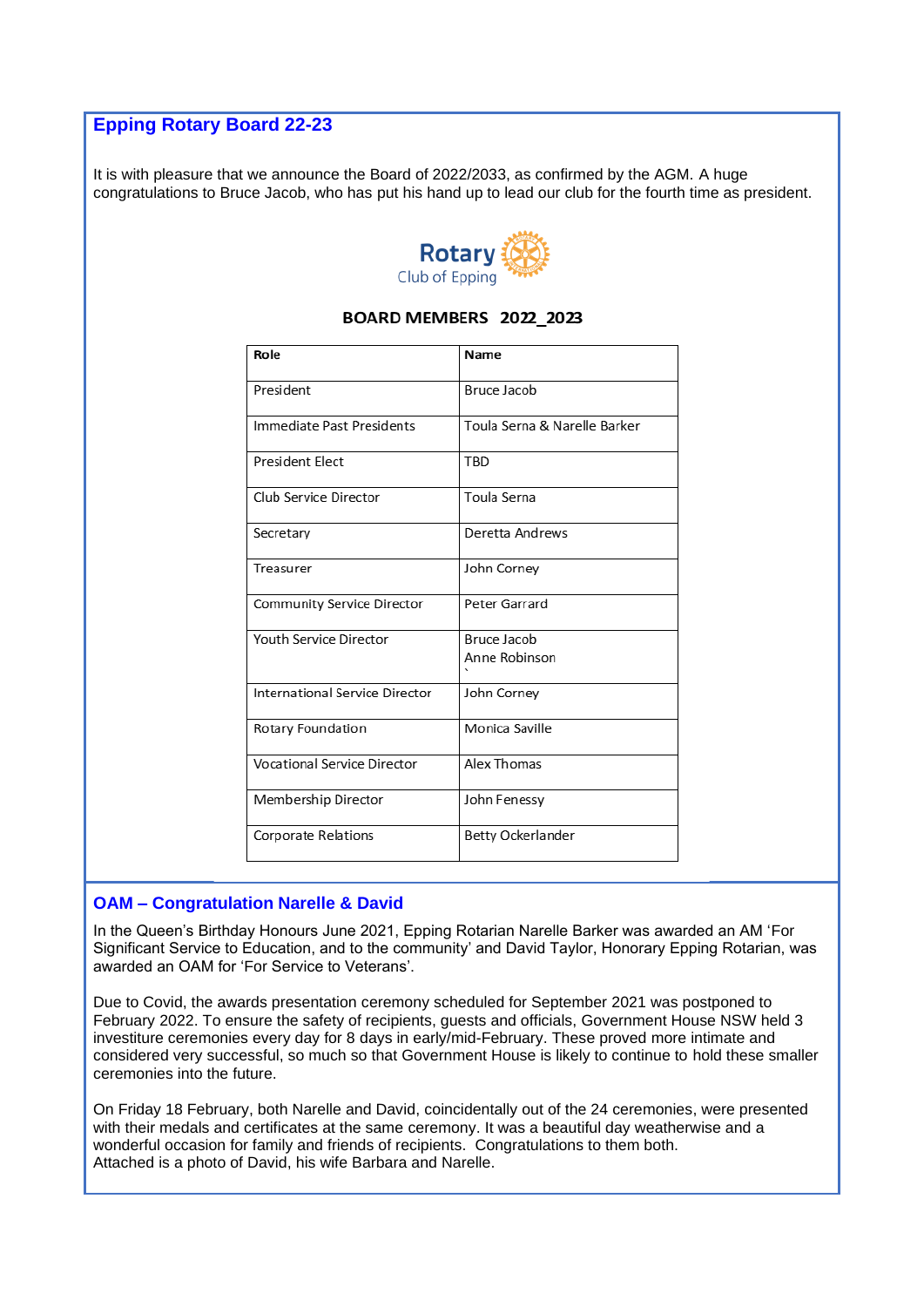

## **Clubrunner & MyRotary**

#### Deretta has given a summary of what to expect form out Rotary Web systems

**CLUBRUNNER** holds a lot of club members' data

e.g. Name, Address, email address(es) phone number(s) for Home and Work, birth date,

date joined Rotary and date joined Epping, Member RI number,

member access code for Clubrunner e.g. 70 or 80 is for view only; (Execs code is 30); change password; Organisation has a list of Executives (Board) year after year - I enter them once we have the Board finalised for the following year;

fields that are allowed to be viewed by Club, District and RI i.e. My Rotary

**MY ROTARY** has a subset of Clubrunner data. Overnight (or every 3 days) there is synchronisation from Clubrunner to My Rotary never the reverse. So if an update is made to My Rotary, then the data must be updated in Clubrunner as well. To save hassles, it is better to update Clubrunner. Here, they too have the Execs listed; our half yearly invoice for RI dues is here in USD and Aussie Dollars. There's other "stuff" but they are the common ones used. Also, there are learning centres in My Rotary tht we are encouraged to use. I haven't yet checked to see for ease of use or relevance.

**CLUB CENTRAL** is in My Rotary and that's where targets for the Citation are entered. Some of the results like member numbers are updated in Club Central. Some other results have to be manually entered. It contains data from members, and summarised at Club and District Level such as the number of members we have now versus our target for the year versus previous years.

In Club Central, we update the fields for the thirteen (13) targets (of the 25 options in the District Directory) that we set in order for the club to achieve the Citation.

That is it in a nutshell, more details are available but it is debatable whether you need to know about that. If you don't understand something please come back to me.

Kind regards, **Deretta**

## **Stephanie Ho - Our Amazing 2021 Guest Speaker Adventurer**

'm working on a new project this year - I got a bit restless waiting to do the Greenland crossing in May 2023, so I decided to set a bit of a short term goal.

Basically, I'll be running from Canberra to Sydney in July to raise funds for the school I taught at in Nepal. I'm hoping to raise \$30,000 to build a science lab there.

I'm currently in the process of putting together support crew - specifically two drivers for the campervans to stay on the road with the team for 9 days. I also will be needing two campervans (I will make sure they're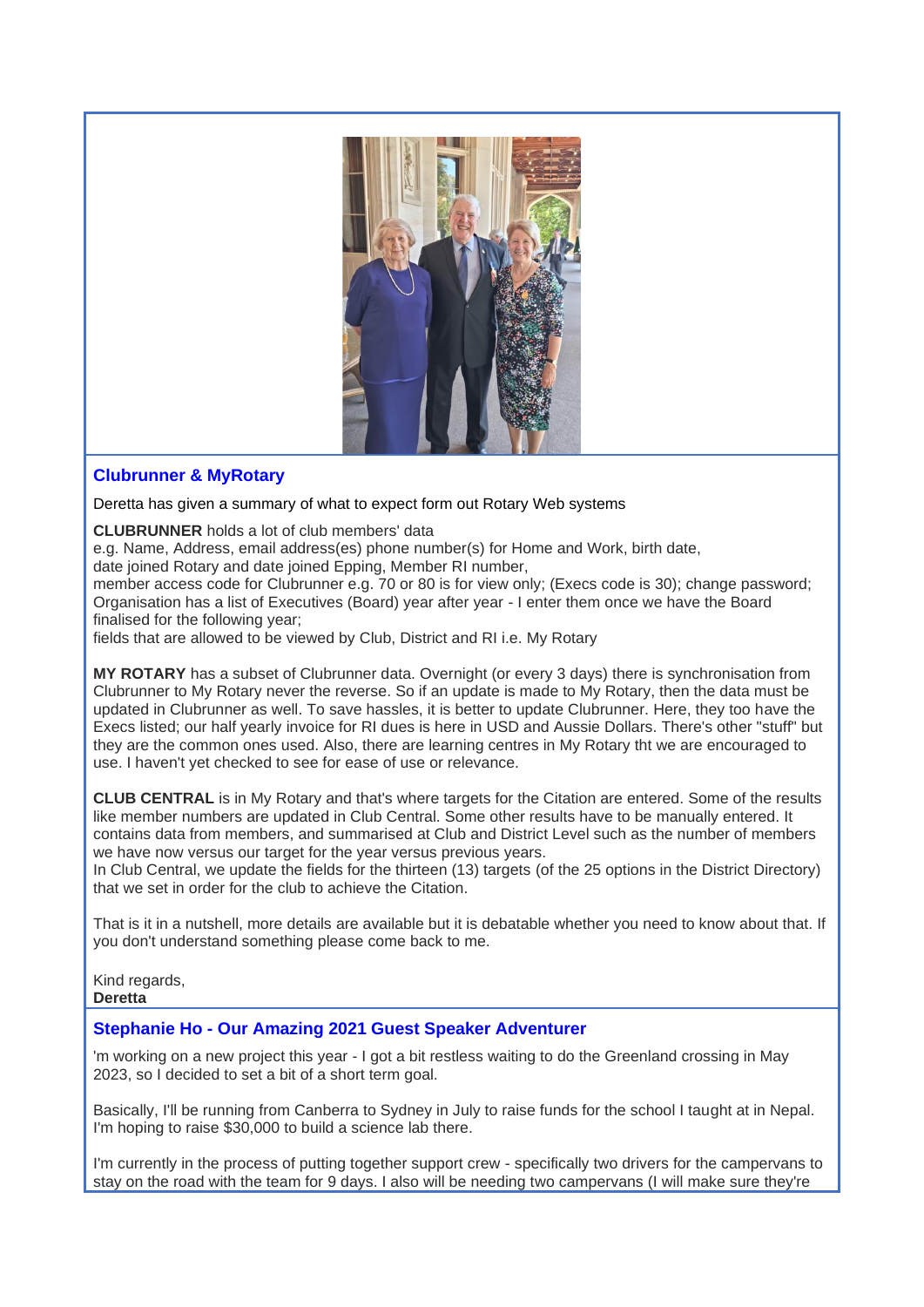insured) - if you happened to know anyone who had one and wouldn't mind lending it for 9 days that would be amazing. Regarding support crew, would you know anyone who might be interested (even yourself)? Here are some details about the run:

**Distance:** 360km. Running the equivalent of a marathon everyday for 9 days. **Dates:** 21-29 July 2022 **Route:** Canberra Girls Grammar Senior School to North Sydney Girls High School **Fundraising for:** Shree Mahalaxmi Secondary School in Nepal. I taught at this school in 2020 and saw a lot that could be improved. I aim to raise \$30,000 to build a science lab at this school.

#### **I'm looking for:**

**Support crew:** 2 people (driving the campervans) **Campervans:** 2 x 3 berth

Perhaps some people at the club might be interested? Anyway, feel free to give me a buzz anytime if you would like to discuss.

Thanks!



**Stephanie Ho** Endurance Athlete and Adventurer +61 430 178 222 [stephaniehoathlete@gmail.com](mailto:stephaniehoathlete@gmail.com) Chatswood NSW 2067 Australia [www.stephaniehoathlete.com.au](https://www.stephaniehoathlete.com.au/) <https://www.gofundme.com/f/c2s-run-for-nepal>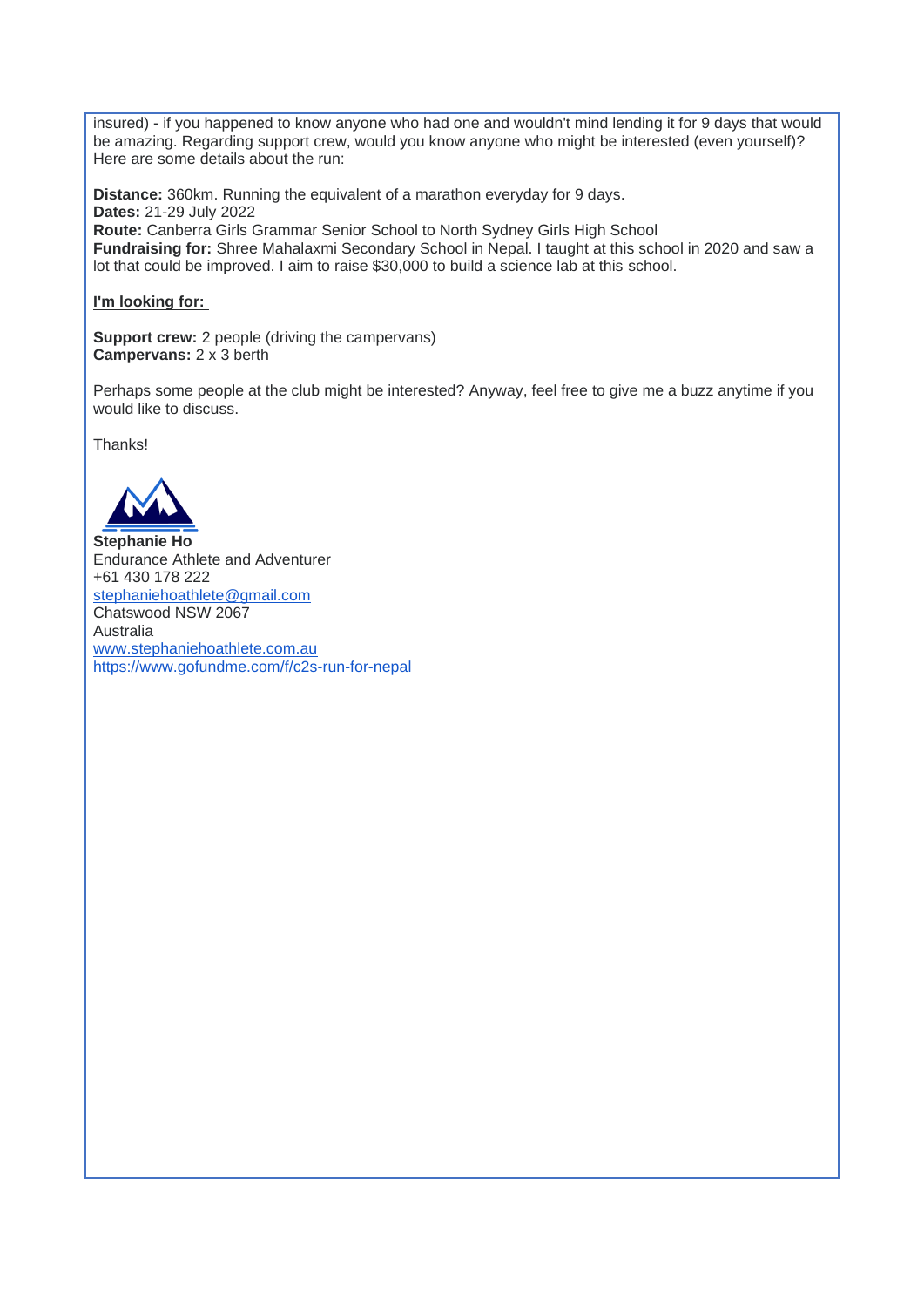